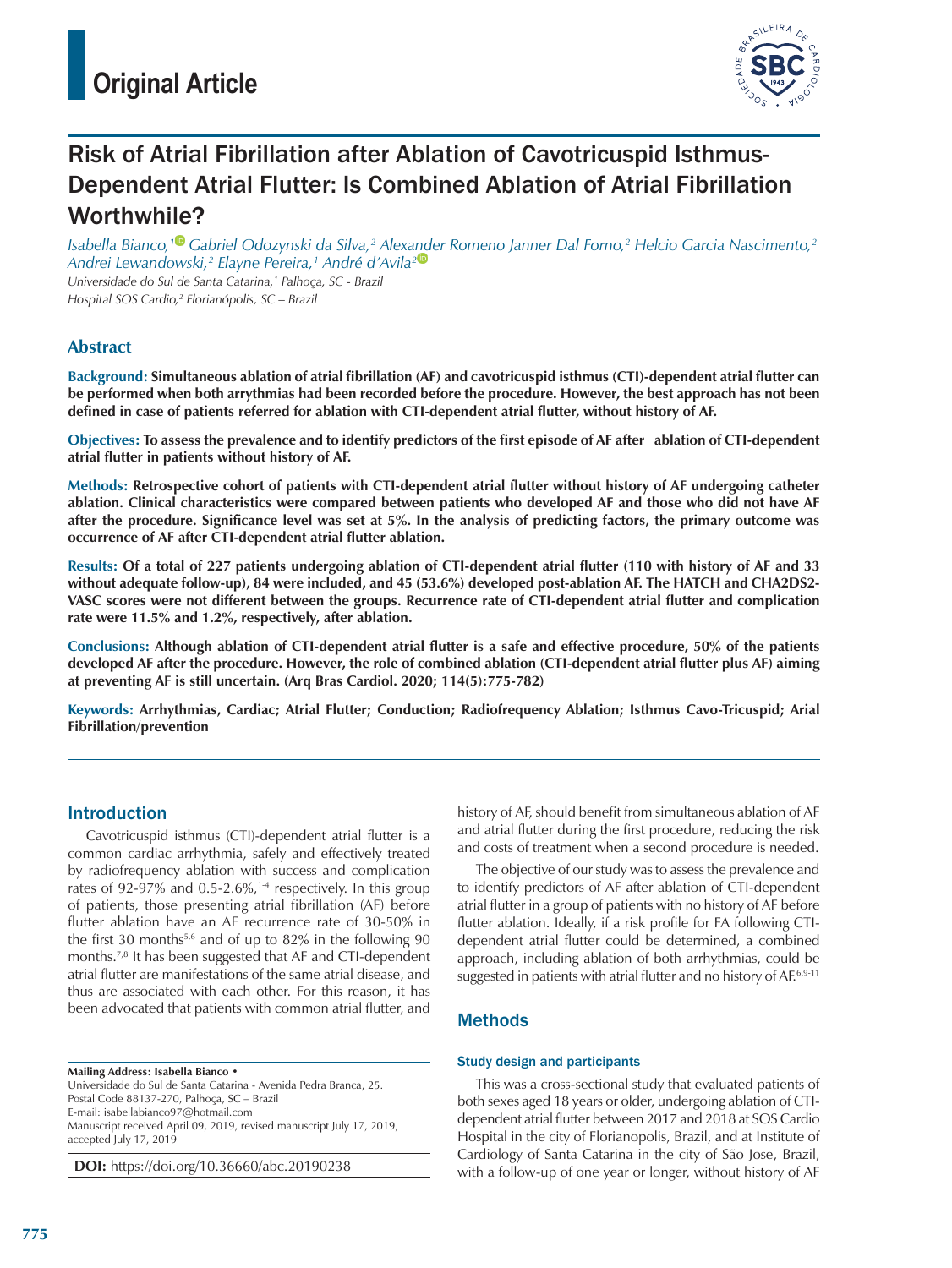on electrocardiogram before ablation. Therefore, patients with electrocardiographic documentation of AF before ablation of CTI-dependent atrial flutter were excluded. The flowchart of patients' inclusion and exclusion is illustrated in Figure 1.

This study was approved by the Ethics Committee of Universidade do Sul de Santa Catarina (Unisul) (approval number 79539517.1.0000.5369). All procedures involved in this study was conducted according the Helsinki Declaration, 1975, updated in 2013, and the 466 resolution of the Brazilian National Health Council (December 2012).

#### Data collection

The patients included in the study, with diagnosis of CTI-dependent atrial flutter, undergoing catheter ablation, were followed for the occurrence of AF after the index procedure. Recurrence of CTI-dependent atrial flutter and occurrence of AF were confirmed by data collected from medical records – electrocardiogram, 24-hour Holter monitoring, routine consultations, emergency services and ablation procedures.

#### Protocol of CTI-dependent atrial flutter ablation

Ablation of CTI-dependent atrial flutter was performed under general anesthesia. Two punctures were made in the right femoral vein, with placement of a decapolar deflectable 8mm ablation catheter. Ablation was then performed (60W at 60oC for up to 2 minutes), started near the tricuspid valve towards the inferior vena cava at six o'clock in a left-anterior oblique position, until interruption of the atrial flutter. When arrythmia was interrupted, double atrial potentials were observed on the ablation line, with periods of at least 100 milliseconds during continuous pacemaking of coronary sinus and lateral atrial wall for confirmation of bidirectional block and conclusion of the procedure. Patients were kept in observation for 24 hours after the procedure and instructed to consult their assistant physicians after hospital discharge.

#### Statistical analysis

Clinical data and procedures were compared between the groups of patients with and without atrial flutter after the ablation procedure. A convenience (non-probabilistic) sample was used, according to inclusion and exclusion criteria, and time of follow-up.

Continuous variables were described as mean and standard deviation and compared using the unpaired, two-tailed Student's t-test, according to normality of data distribution, assessed by the Shapiro-Wilk test. Categorical variables were described as absolute numbers and percentages and compared using the chi-square test of the Fisher's exact test. Significance level was set at 5%. The Kaplan-Meier curve was used for analysis of recurrence rate during the followup period (truncation at 24 months). Predictive factors were assessed by logistic regression, with occurrence and nonoccurrence of AF following atrial flutter ablation as outcomes. All variables associated with a  $p<0.20$  in the univariate logistic regression analysis were included in the multivariate model for final adjustment.

No selection was applied in the multivariate models. Statistical analysis was performed using the IBM SPSS Statistics software, version 22.0.

## **Results**

#### **Patients**

Atrial flutter ablation was performed in 227 patients between 2017 and 2018 at two centers in Santa Catarina, Brazil. Of these, 110 patients had a history of AF and 33 patients did not have enough clinical data. Therefore, 84 patients without history of AF before CTI-dependent atrial flutter ablation were enrolled in the study. During a mean follow-up of  $26\pm18$  months, 45 (53.6%) had AF after ablation. Table 1 summarizes clinical characteristics of patients with and without AF after ablation of CTI-dependent atrial flutter ablation.



**Figure 1 –** *Flowchart of inclusion and exclusion of patients undergoing ablation of cavotricuspid isthmus-dependent atrial flutter categorized by occurrence of atrial fibrillation after the procedure.*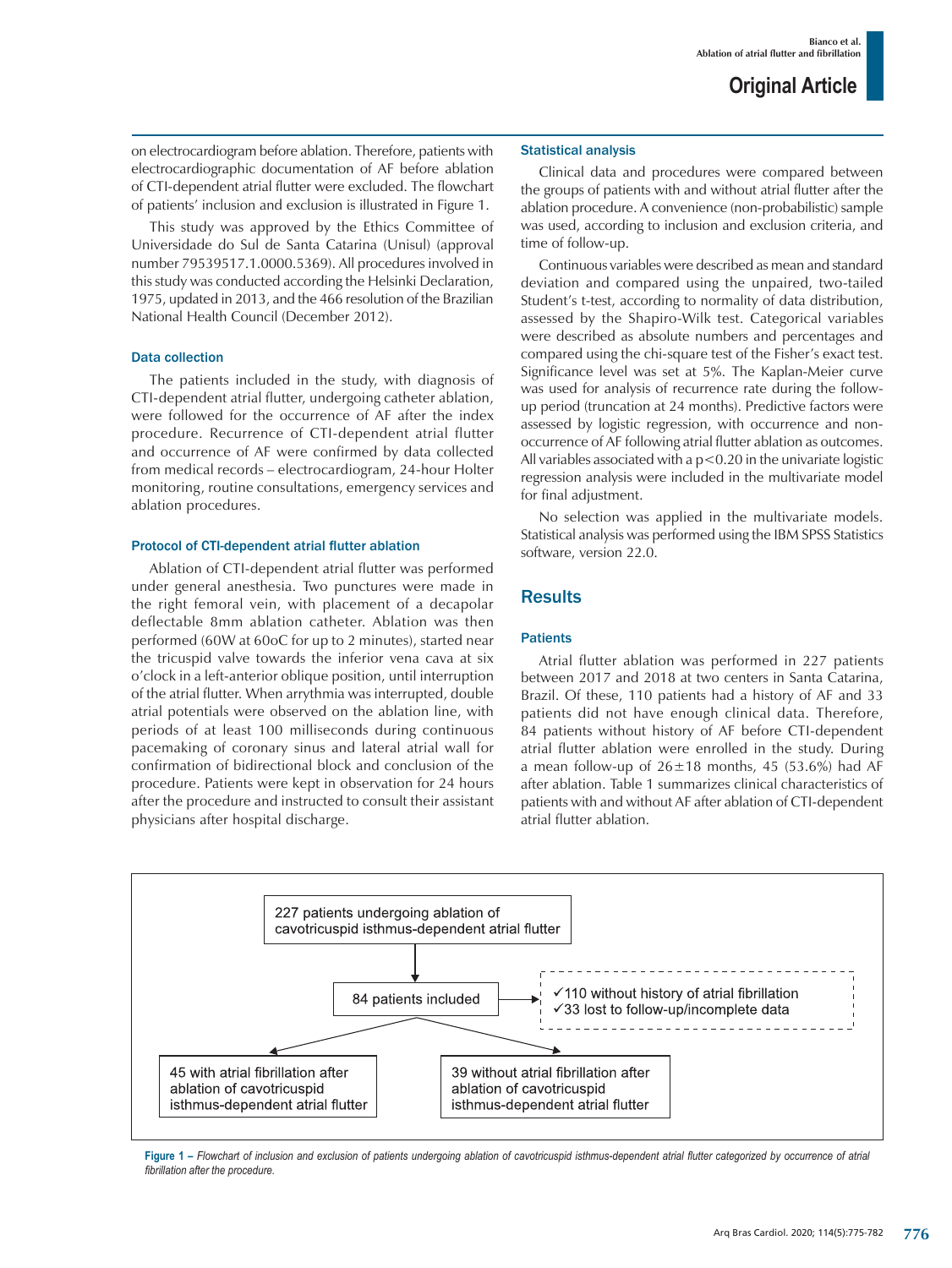## **Original Article**

**Table 1 – Characteristics of patients undergoing ablation of atrial flutter, categorized according to occurrence of atrial fibrillation during the follow-up period** 

| <b>Variables</b>                       | Occurrence of atrial fibrillation<br>$(n = 45)$ | Non-occurrence of atrial fibrillation<br>$(n = 39)$ | p-value |
|----------------------------------------|-------------------------------------------------|-----------------------------------------------------|---------|
| Age (years)                            | $68.0 \pm 12$                                   | $66.4 \pm 15$                                       | 0.59    |
| Sex (male)                             | 33 (73.2)                                       | 27 (69.2)                                           | 0.43    |
| Body mass index                        | $28.9 \pm 4$                                    | $29.7 \pm 4.2$                                      | 0.72    |
| LVEF $(\%)$                            | $51.7 \pm 14$                                   | $54.8 \pm 18$                                       | 0.62    |
| Left atrial diameter (mm)              | $41.2 \pm 7.8$                                  | $42.2 \pm 7.3$                                      | 0.97    |
| <b>Comorbidities</b>                   |                                                 |                                                     |         |
| History of renal failure               | 11(24.4)                                        | 3(7.2)                                              | 0.03    |
| Dyslipidemia                           | 13 (28.9)                                       | 9(23.1)                                             | 0.36    |
| Heart failure                          | 12 (26.7)                                       | 12(30.8)                                            | 0.43    |
| Hypertension                           | 32(72.1)                                        | 22 (56.4)                                           | 0.12    |
| Diabetes mellitus                      | 8(17.8)                                         | 10(25.6)                                            | 0.27    |
| Vascular disease                       | 16 (35.6)                                       | 9(23.1)                                             | 0.15    |
| Previous stroke/TIA                    | 7(15.6)                                         | 4(10.3)                                             | 0.35    |
| <b>Medications</b>                     |                                                 |                                                     |         |
| OAC                                    | 23(51.1)                                        | 21(53.8)                                            | 0.33    |
| AAD                                    | 23(51.1)                                        | 14 (35.9)                                           | 0.11    |
| <b>Scores</b>                          |                                                 |                                                     |         |
| <b>HATCH</b>                           | $1(1-3)$                                        | $1(0-3)$                                            | 0.41    |
| CHA <sub>2</sub> DS <sub>2</sub> -VASC | $3(2-4)$                                        | $3(1-4)$                                            | 0.42    |

*Data expressed as mean ± standard deviation (age, body mass index, LVEF, left atrial diameter); or absolute and relative frequency; LVEF: left ventricular ejection fraction; TIA: transient ischemic attack; OAC: oral anticoagulants; AAD: antiarrhythmic drugs; Student's t-test for independent samples; \*p-value indicates statistically significant differences at a level of 5%*

Mean age was  $68 \pm 12$  years in the group with AF and 66.4 $\pm$ 15 years in the group without AF (p=0.59). In both groups, most patients were male (73.2% in the group with AF and  $69.2\%$  in the group without AF,  $p=0.43$ ). Mean BMI was 28.9  $\pm$  4 kg/m<sup>2</sup> in the group with AF and 29.7  $\pm$ 4.2 kg/m<sup>2</sup> in the group without AF ( $p = 0.72$ ).

Comorbidities were similar in both groups. History of renal failure and systemic arterial hypertension was more common in the group with AF (24.4% vs. 7.2% [ $p = 0.03$ ] and 72.1% vs. x 56.4% [ $p = 0.12$ ]). There was no difference between the groups regarding other comorbidities such as dyslipidemia, congestive heart failure, diabetes mellitus, vascular disease, stroke/transient ischemic attack, use of anticoagulants or antiarrhythmic drugs.

#### Efficacy and safety of procedures

Recurrence rate of CTI-dependent atrial flutter was 11.5%. Table 2 summarizes the results of the procedure and the complication rate. There was rupture and embolization of the curved tip of the transseptal sheath used for stabilization of the ablation catheter (complication rate of 1.2%), that was lodged in the distal branch of the left pulmonary artery and was successfully removed without surgical intervention.

**Table 2 – Efficacy and safety of ablation of cavotricuspid isthmusdependent atrial flutter for treatment of common atrial flutter in 84 patients**

| Event                          | $n$ (%)   |  |
|--------------------------------|-----------|--|
| Occurrence of post-ablation AF | 45 (53.6) |  |
| Recurrence of atrial flutter   | 10(11.5)  |  |
| Complications                  | 1(1.2)    |  |
|                                |           |  |

*AF: atrial fibrillation.*

The Kaplan-Meier curve (Figure 2) illustrates the occurrence rate of AF of 53.6% after ablation of CTI-dependent atrial flutter. The occurrence was more common in the first year after the procedure.

#### Predictors of AF after ablation of CTI-dependent atrial flutter

The univariate analysis revealed statistically significant predictors for the occurrence of AF after ablation of CTIdependent atrial flutter. The variables history of renal failure  $(OR = 3.88 [95\% CI 0.99-15.1] p = 0.05)$  and systemic arterial hypertension (OR =  $2.15$  [95%Cl 0.86-5.39]  $p = 0.10$ ) were included in the multivariate models, but did not show statistical significance after adjustment of the model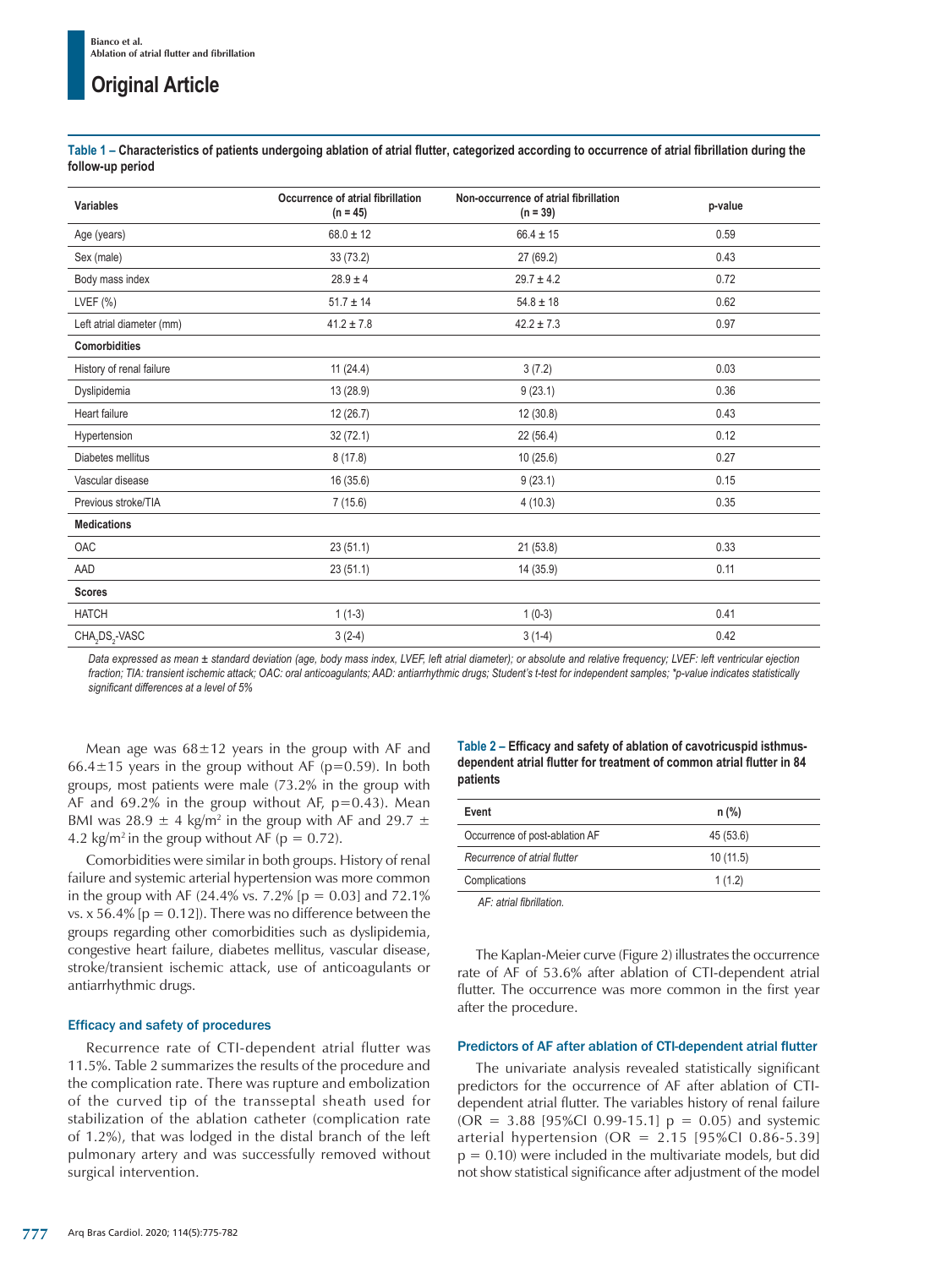## **Original Article**



**Figure 2 –** *Kaplan-Meier analysis of occurrence of atrial fibrillation after ablation of cavotricuspid isthmus-dependent atrial flutter.*

| <b>Variables</b>            | Univariate analysis |               |         | Multivariate analysis    |               |                          |
|-----------------------------|---------------------|---------------|---------|--------------------------|---------------|--------------------------|
|                             | <b>OR</b>           | 95% CI        | p-value | 0R                       | 95% CI        | p-value                  |
| Age                         | 1.01                | $0.98 - 1.04$ | 0.38    | $\overline{\phantom{a}}$ | ٠             | ٠                        |
| Sex                         | 0.84                | $0.32 - 2.18$ | 0.73    | ٠                        | ٠             | ٠                        |
| Body mass index             | 0.96                | $0.85 - 1.08$ | 0.57    | ٠                        | ٠             | ٠                        |
| Left atrial diameter        | 0.97                | $0.90 - 1.04$ | 0.42    | $\overline{\phantom{a}}$ |               | ٠                        |
| <b>LVEF</b>                 | 0.99                | $0.96 - 1.02$ | 0.82    | ٠                        | ٠             | ۰                        |
| History of renal<br>failure | 3.88                | $0.99 - 15.1$ | 0.05    | 3.12                     | $0.89 - 14.2$ | 0.10                     |
| <b>CHF</b>                  | 0.66                | $0.25 - 1.73$ | 0.40    | $\overline{\phantom{a}}$ | ٠             | $\overline{\phantom{a}}$ |
| SAH                         | 2.15                | 0.86-5.39     | 0.10    | 1.98                     | $0.78 - 5.04$ | 0.15                     |
| Diabetes mellitus           | 0.59                | $0.20 - 1.73$ | 0.34    | $\overline{\phantom{a}}$ | ٠             | ٠                        |
| Vascular disease            | 1.19                | $0.47 - 3.05$ | 0.70    | $\overline{\phantom{a}}$ | ٠             | ٠                        |
| OAC                         | 1.32                | $0.56 - 3.13$ | 0.51    | $\overline{\phantom{a}}$ | ٠             | ٠                        |
| AAD                         | 0.68                | $0.28 - 1.63$ | 0.39    | ٠                        | ٠             | $\overline{\phantom{a}}$ |

**Table 3 – Univariate and multivariate analysis of clinical variables for occurrence of atrial fibrillation after ablation of cavotricuspid isthmusdependent atrial flutter**

*LVEF: left ventricular ejection fraction; CHF: congestive heart failure; SAH: systemic arterial hypertension; OAC: oral anticoagulants; AAD: antiarrhythmic drugs. \*p-value indicates statistically significant differences at a level of 5%*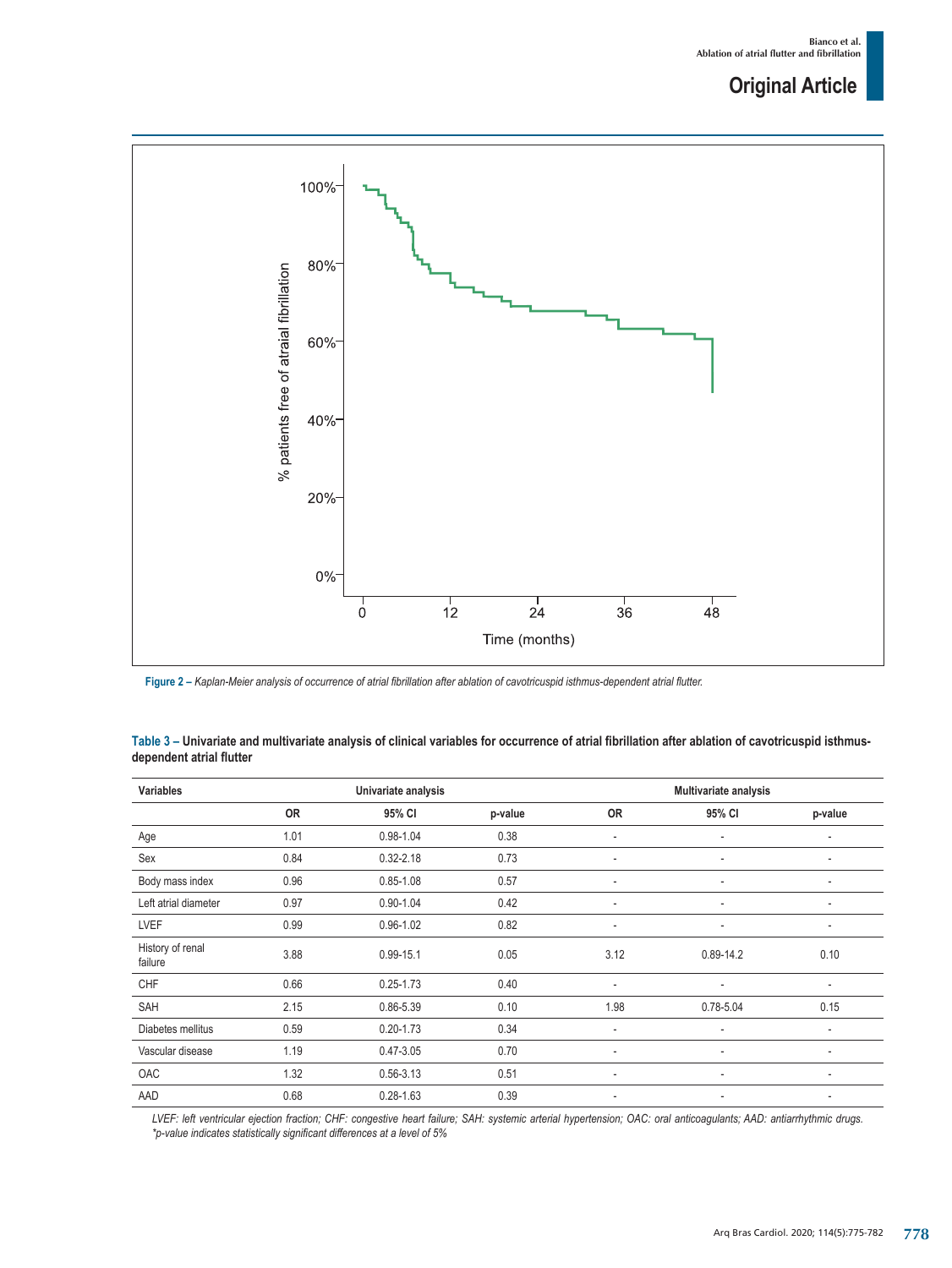**Bianco et al. Ablation of atrial flutter and fibrillation**

## **Original Article**



**Figure 3 –** *Distribution of HATCH and CHA<sup>2</sup> DS<sup>2</sup> -VASC scores according to the occurrence (yes/no) of atrial fibrillation after ablation of cavotricuspid isthmus-dependent atrial flutter.*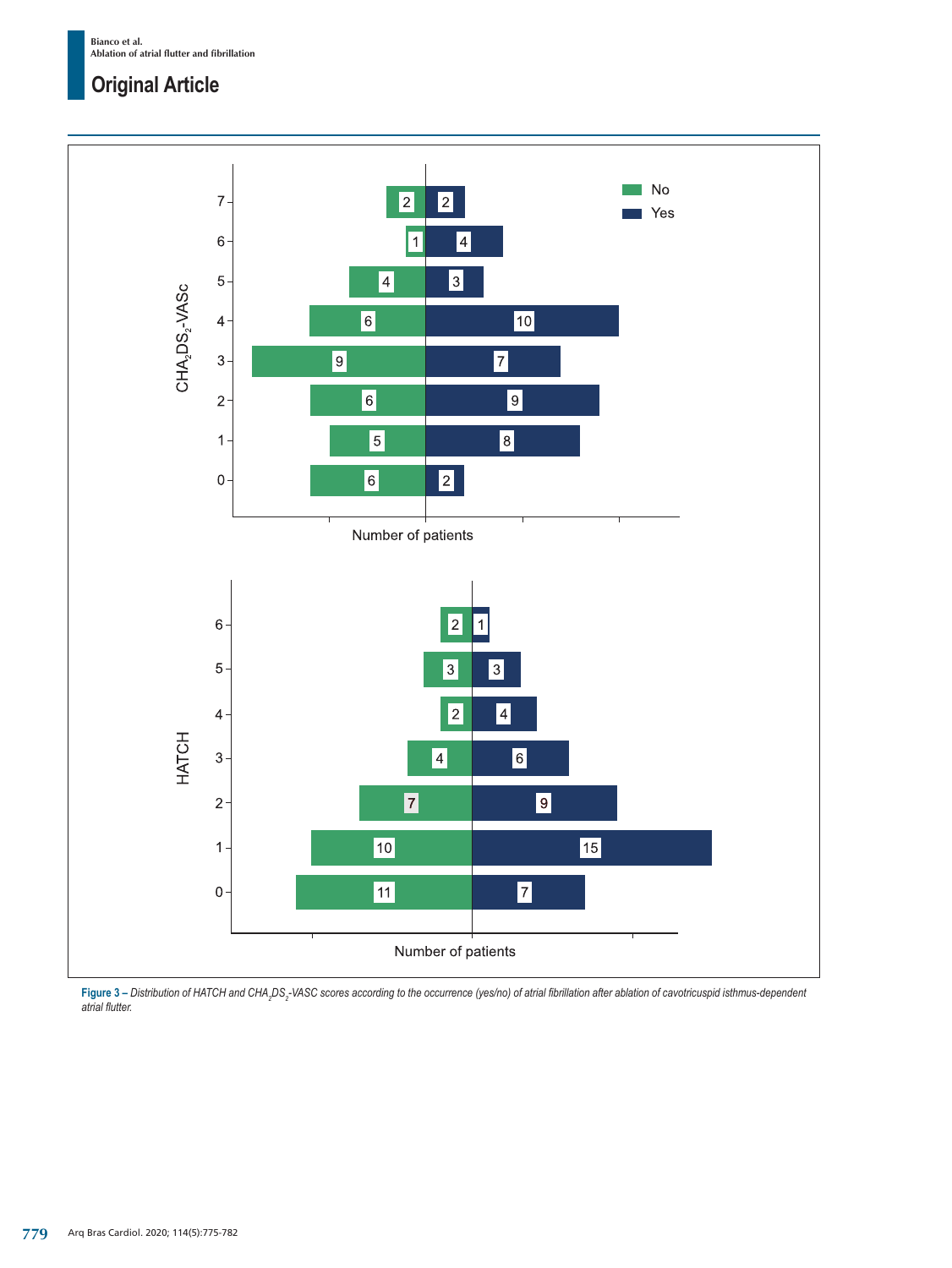(Table 3). Figure 3 shows the distribution of the HATCH and  $\mathrm{CHA}_{2}\mathrm{DS}_{2}$ -VASC scores according to the occurrence or not of AF after CTI-dependent atrial flutter ablation. No difference was found between the two groups. Distribution of the HATCH score values by occurrence or not of AF after ablation was 1 (1-3) in the group with AF and 1 (0-3) in the group without AF. Distribution of the  $\mathrm{CHA2DS_2\text{-}VASC}$  score values was 3 (2-4) and 3 (1-4) in patients with and without AF, respectively.

## **Discussion**

The main findings of the present study were (1) ablation of CTI-dependent atrial flutter is an effective and safe procedure, with low complication rates (1.2%); (2) AF is a frequently occurring complication (53.6%) in patients without history of AF; and (3) no criterion or predictive score for AF after ablation of CTI-dependent atrial flutter was identified.

#### Ablation of CTI-dependent atrial flutter by radiofrequency

Ablation of arrhythmogenic circuits of CTI-dependent atrial flutter using radiofrequency is associated with high success rates, superior to the exclusive use of antiarrhythmic drugs.<sup>9,12</sup> Among the known side effects, in case of recurrence of CTIdependent atrial flutter, the use of antiarrhythmic drugs like propafenone may facilitate the atrioventricular conduction and increase ventricular response, with possible hemodynamic instability. Besides, the quality of life of patients treated with antiarrhythmic drugs is not improved, and 63% of patients require readmission.13 Therefore, radiofrequency ablation is recommended as the treatment of choice for CTI-dependent atrial flutter.

In a recent meta-analysis, Pérez et al.<sup>1</sup> reported a recurrence rate of CTI-dependent atrial flutter of 10.6%, similar to that found in the present study, and complication rates of up to 2.6%.1,3 Patients with CTI-dependent atrial flutter undergoing successful ablation showed lower mortality and lower risk of stroke and thromboembolic events, compared with patients treated only with drug therapy.<sup>3</sup>

In the present study, we found recurrence rate of CTIdependent atrial flutter of 11.5% and complication rate of 1.2%. No patient had embolic event or pericardial effusion, and no patient died despite the long period of follow-up of the study sample.

## Occurrence of AF after ablation of CTI-dependent atrial flutter

In our study, recurrence rate of AF after ablation of CTI-dependent atrial flutter was 53.6%. This is of clinical significance, due to the high risk of thromboembolic events associated with this arrhythmia, particularly stroke. The presence of AF is associated with 4-5 times greater risk of developing ischemic stroke. Stroke caused by AF has been associated with higher mortality and more severe functional deficits.14,15 Thus, patients with AF are not only at greater risk of developing stroke, but also of having more severe disease, with more debilitating complications. In a study on patients undergoing ablation of CTI-dependent atrial flutter, the incidence of stroke during a mean follow-up of 40 months after the procedure was four times greater than the general population, and the only risk factor identified was occurrence of AF after ablation of CTI-dependent atrial flutter.16 For this reason, considering the high incidence of AF in this population, discontinuation of oral anticoagulation may expose them to the risk of thromboembolic events and hence should be considered individually, considering the CHA2DS2-VASC score of the patient with atrial flutter, just as with patients with AF.17

Therefore, a significant number of patients remains symptomatic due to the development of AF after CTIdependent atrial flutter ablation. A second ablation procedure may be then necessary for the control of AF. Although isolation of pulmonary veins by radiofrequency ablation (required in the treatment of AF) is a more complex procedure, with higher costs and risks compared with CTI-dependent atrial flutter ablation, an alternative may be to treat both arrhythmias using a combined procedure, thus avoiding a second intervention.<sup>9,11</sup>

## Is it worth to perform isolation of the pulmonary veins simultaneously with ablation of CTI-dependent atrial flutter in patients with history of AF?

In the ablation of CTI-dependent atrial flutter procedure, the electrophysiologist makes an ablation line in the cavotricuspid isthmus area, to prevent or block the macroreentrant circuit in the right atrium. In this case, the access of the ablation catheters to the right atrium occurs exclusively by puncture of the femoral veins. Ablation of AF ablation, in turn, is a more complex and time-taking procedure that requires the access to the left atrium by transseptal puncture (passage of the catheters from the right to the left atrium by puncture of the interatrial septum) for electrical isolation of the pulmonary veins, generally responsible for the triggering of AF. The REDUCE AF study, involving 216 patients, showed that combined ablation of CTI-dependent atrial flutter plus AF resulted in a longer arrhythmia- free interval compared with the CTI-dependent atrial flutter ablation alone, especially in >55 age patients. In this subgroup of patients, the number needed to treat (NNT) was seven, with an absolute risk reduction in AF occurrence of 14%.11

Using a cost-effectiveness analysis, a Canadian study proposed that the combined ablation (CTI-dependent atrial flutter plus AF) does not provide financial and risk benefit. With an incidence rate of AF of up to 33%, the mean cost of performing the procedures separately was lower than the combined strategy. In addition, when performed alone, the mean risk of ablation of CTI-dependent atrial flutter is lower, since the risk of AF ablation exceeds the risk of CTI-dependent atrial flutter ablation by 25% or more. One should consider, however, that risk, cost and complication rates vary regionally, like the incidence of AF after ablation of CTI-dependent atrial flutter, which was twice greater than that predicted in cost-effectiveness studies. Also, cost-effectiveness analysis usually does not consider the negative long-term impact of embolic events in patients with new onset AF. In the state of Santa Catarina, the mean cost of hospitalization due to cardioembolic stroke with AF reaches BRL 40,539 per patient.18 Thus, the risks and costs involved in the combined ablation procedure (CTI-dependent atrial flutter and AF) would not be justifiable in short term; instead, long-term studies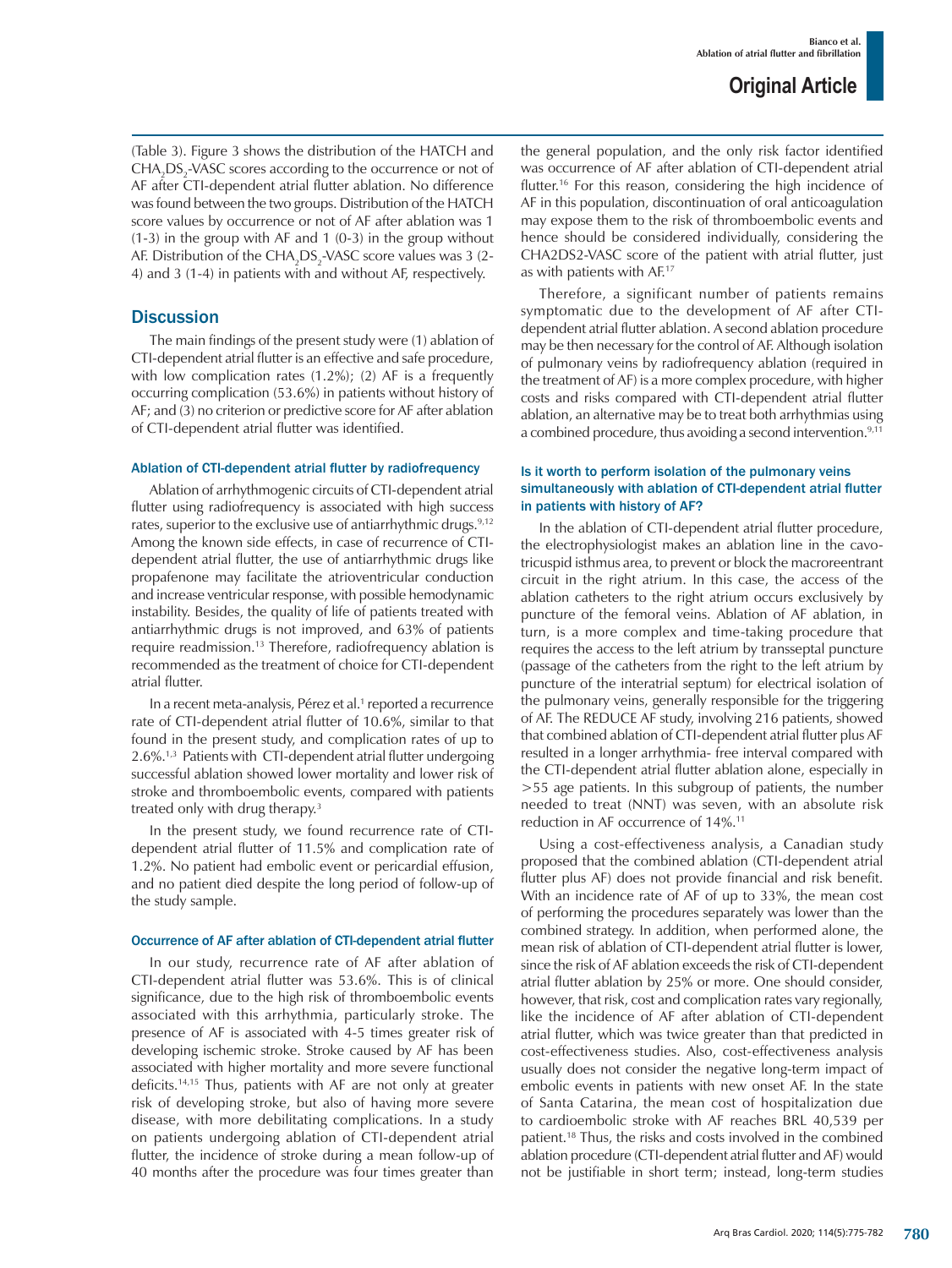## **Original Article**

investigating the benefits of combined procedures in patients without history of AF are needed.<sup>19</sup> It is worth highlighting that the choice for the combined therapy is always made for patients with CTI-dependent atrial flutter and history of AF.

### Predicting factor for AF

In the present study, none of the variables or scores analyzed was able to predict the occurrence of AF after ablation of CTI-dependent atrial flutter in the study population. The literature about predictors for the occurrence of AF is inconclusive. Different studies have described clinical variables such as comorbidities, previous history of AF, duration of atrial flutter,<sup>20</sup> echocardiographic and electrocardiographic variables as predictors of AE $6,10,21-23$  On the other hand, Chinitz et al.,<sup>5</sup> in a study with 254 patients undergoing ablation of CTIdependent atrial flutter, followed-up for a mean of  $30 \pm 22$ months, did not find any predictors for AF, even among those more commonly associated with arrhythmia, corroborating our findings.

The HATCH score has been proposed to predict the progression of AF from paroxysmal to persistent AF. In subanalyses, the HATCH was useful in predicting the occurrence of AF in asymptomatic patients. In our analysis, no difference was observed between the groups in the occurrence of AF after ablation of CTI-dependent atrial flutter according to the HATCH score.<sup>24</sup> In addiction to predicting the risk of stroke in patients with AF, the  $\mathrm{CHA}_{2}\mathrm{DS}_{2}$ -VASC score is known to be used for prediction of morbidity and mortality in different clinical settings. However, in the present study, the score did not show statistically significance in predicting AF after ablation CTI-dependent atrial flutter.

#### Limitations

The first limitation of the study is its retrospective nature. Second, the limited sample size may have prevented the detection of significant differences between the two groups (AF vs. non-AF) and identify predicting variables of AF after invasive treatment for CTI-dependent atrial flutter. Finally, we did not monitor asymptomatic arrythmias after ablation of CTI-dependent atrial flutter, and hence the real incidence of AF may have been underestimated.

## **Conclusions**

In our study, ablation of CTI-dependent atrial flutter was an effective and safe procedure. There was a high incidence of AF after the ablation procedure, even in patients without history of AF, and regardless of clinical characteristics of the patients. There is not enough evidence to recommend combined ablation for treatment of atrial flutter aiming at preventing the occurrence of AF. Studies with longer follow up are needed to determine the real benefits of simultaneous ablation.

#### Author contributions

Conception and design of the research: Bianco I, Silva GO, Pereira E, d'Avila A; Acquisition of data and obtaining financing: Bianco I; Analysis and interpretation of the data: Bianco I, Silva GO, d'Avila A; Statistical analysis: Bianco I, Silva GO; Writing of the manuscript: Bianco I, Pereira E, d'Avila A; Critical revision of the manuscript for intellectual content: Bianco I, Silva GO, Dal Forno ARJ, Nascimento HG, Lewandowski A, Pereira E, d'Avila A.

## **Potential Conflict of Interest**

No potential conflict of interest relevant to this article was reported.

#### **Sources of Funding**

This study was funded by Programa Unisul de Iniciação Científica.

## **Study Association**

This study is not associated with any thesis or dissertation work.

## **Ethics approval and consent to participate**

This study was approved by the Ethics Committee of the Unisul under the protocol number 2.412.219. All the procedures in this study were in accordance with the 1975 Helsinki Declaration, updated in 2013.